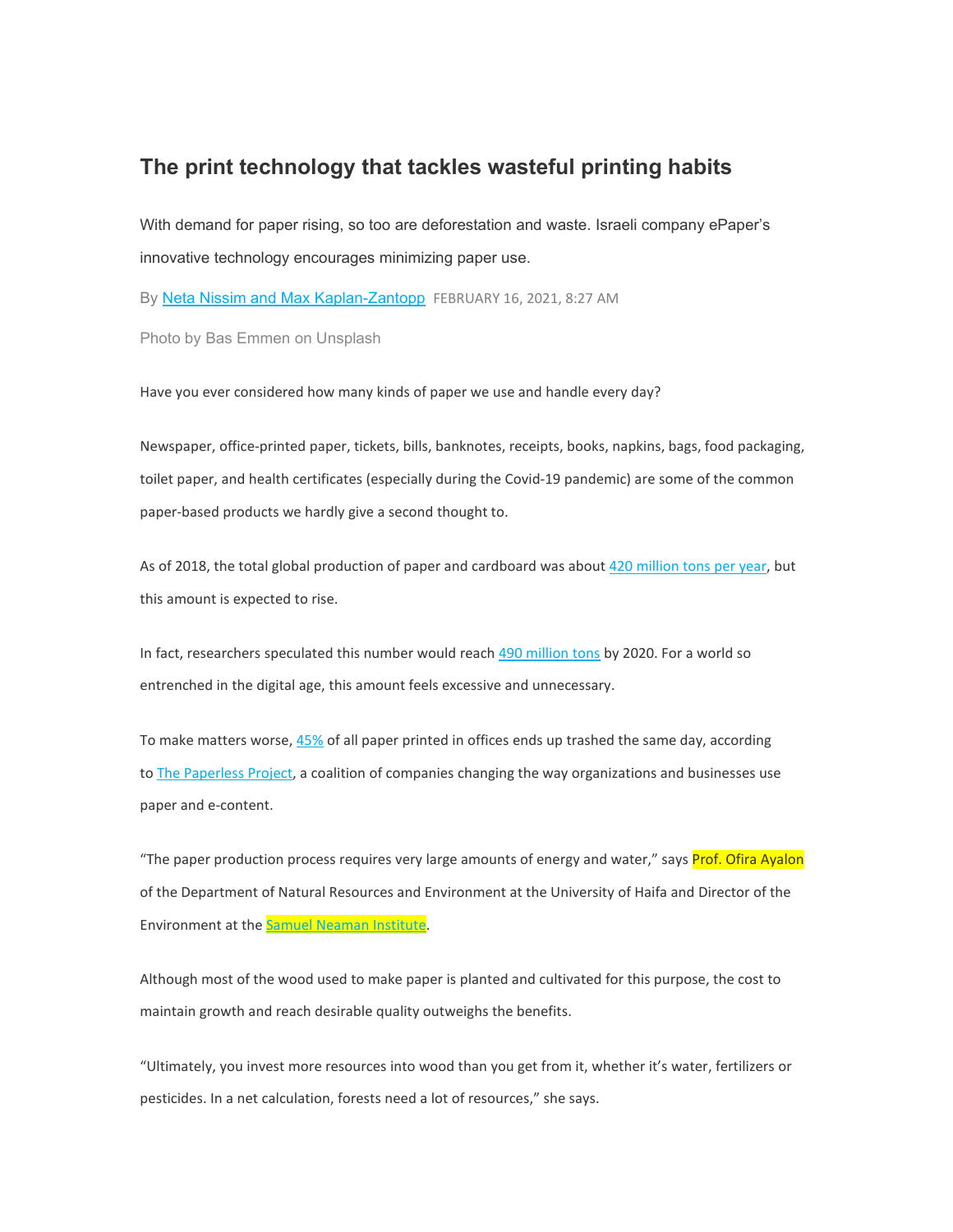## **Monitoring the whole printing process**

Fortunately, Israeli company [ePaper](https://eur03.safelinks.protection.outlook.com/?url=https%3A%2F%2Fwww.epapersign.com%2F&data=04%7C01%7Clinur%40sni.technion.ac.il%7Ca5c3a476ef9543ad80a308d8d2546339%7C324e8d2037ee4f44b5b4409e836a1780%7C0%7C0%7C637490607179238672%7CUnknown%7CTWFpbGZsb3d8eyJWIjoiMC4wLjAwMDAiLCJQIjoiV2luMzIiLCJBTiI6Ik1haWwiLCJXVCI6Mn0%3D%7C1000&sdata=XKyeQeBoyDB2hpQOvjV6TjfQOuMg%2B11wVJwgce%2BfbmA%3D&reserved=0) has developed technology that can reduce the environmental footprint of office work, including paper consumption.

ePaper's solution to excessive paper consumption focuses on reducing consumption at the source by developing solutions for tighter security and control printing systems in large businesses and organizations.

"Our technology is unique in that it handles the entire array of prints, printers, document management and distribution methods," says Belal Lehwany, founder and CEO of ePaper, who has established three different printing companies in the last 15 years.

"First, it turns the printing operation into a generic operation. In other words, the document is not sent to a particular printer, but to a virtual printer from which it can be pulled to any printer within the particular organization."

"The approach to reducing paper use not only addresses paper consumption in offices, but it also has an impact in other areas," says Shiri Hefer, environmental economist at **DHVMED [Environmental](https://eur03.safelinks.protection.outlook.com/?url=https%3A%2F%2Fdhvmed.com%2F&data=04%7C01%7Clinur%40sni.technion.ac.il%7Ca5c3a476ef9543ad80a308d8d2546339%7C324e8d2037ee4f44b5b4409e836a1780%7C0%7C0%7C637490607179238672%7CUnknown%7CTWFpbGZsb3d8eyJWIjoiMC4wLjAwMDAiLCJQIjoiV2luMzIiLCJBTiI6Ik1haWwiLCJXVCI6Mn0%3D%7C1000&sdata=2QhXKBfYzP9RLrn1bY9C4lXWb9PWaV%2FTbcSLg1rxSpU%3D&reserved=0) Consulting** and [Engineering.](https://eur03.safelinks.protection.outlook.com/?url=https%3A%2F%2Fdhvmed.com%2F&data=04%7C01%7Clinur%40sni.technion.ac.il%7Ca5c3a476ef9543ad80a308d8d2546339%7C324e8d2037ee4f44b5b4409e836a1780%7C0%7C0%7C637490607179238672%7CUnknown%7CTWFpbGZsb3d8eyJWIjoiMC4wLjAwMDAiLCJQIjoiV2luMzIiLCJBTiI6Ik1haWwiLCJXVCI6Mn0%3D%7C1000&sdata=2QhXKBfYzP9RLrn1bY9C4lXWb9PWaV%2FTbcSLg1rxSpU%3D&reserved=0)

"For example, printers have significant energy consumption costs. Therefore, choosing a quality machine with good energy efficiency can save about 43% of office power consumption."

"We made the whole printing process monitored," says Lehwany. "The organization has the ability to know who printed, what was printed, when, and how much. Thus, people develop awareness, thought, and personal responsibility for the printed content and the amount of paper they consume at work.

"The system can generate reports that quantify the amount of paper and energy consumed in the company in a given period and even calculate the corresponding amount of wood that was cut, the amount of energy consumed and saved, and how much toner is consumed and saved," he explains.

According to company data, customers using this technology saved an average of 35% in paper pages.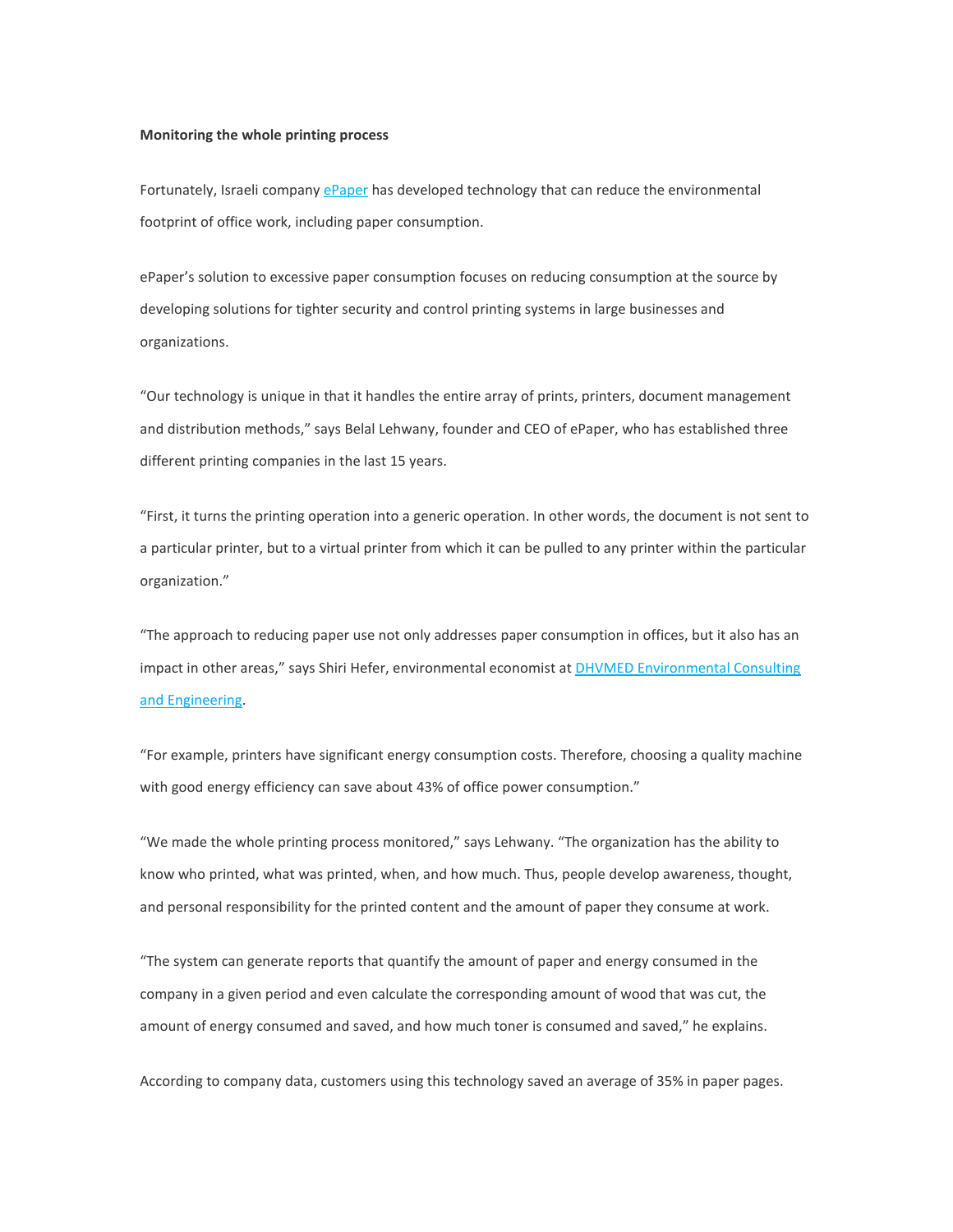"For example, a company in Phoenix that uses our technology sent about 40 million pages for printing in about four years. Following the transition to our technology, they saved about 8 million unprinted pages," says Natalie Searle, ePaper's vice president of operations.

"Based on our calculations, the company saved 800 trees. In addition, it also reduced carbon dioxide emissions and saved energy and money."

## **Plight of the paper industry**

Many products and services we freely use today—for instance plastics, electricity and transportation all have environmental costs that get overlooked because of demand. Paper is no different.

The paper industry is considered one of the most polluting [industries](https://eur03.safelinks.protection.outlook.com/?url=https%3A%2F%2Fwww.sciencedirect.com%2Ftopics%2Fearth-and-planetary-sciences%2Fpulp-and-paper-industry&data=04%7C01%7Clinur%40sni.technion.ac.il%7Ca5c3a476ef9543ad80a308d8d2546339%7C324e8d2037ee4f44b5b4409e836a1780%7C0%7C0%7C637490607179248631%7CUnknown%7CTWFpbGZsb3d8eyJWIjoiMC4wLjAwMDAiLCJQIjoiV2luMzIiLCJBTiI6Ik1haWwiLCJXVCI6Mn0%3D%7C1000&sdata=PFK6O%2BqAkkmCKXfl1TjW%2B4HO0pHFSkAmG2Sqa6LjRUI%3D&reserved=0) as it is responsible for creating large amounts of solid and liquid waste during production and throughout paper's entire [lifecycle.](https://eur03.safelinks.protection.outlook.com/?url=https%3A%2F%2Fsustainability.ceres.org.au%2Fwp-content%2Fuploads%2Fsites%2F4%2F2013%2F05%2FCERES-Life-Cycle-of-Paper-Activity.pdf&data=04%7C01%7Clinur%40sni.technion.ac.il%7Ca5c3a476ef9543ad80a308d8d2546339%7C324e8d2037ee4f44b5b4409e836a1780%7C0%7C0%7C637490607179248631%7CUnknown%7CTWFpbGZsb3d8eyJWIjoiMC4wLjAwMDAiLCJQIjoiV2luMzIiLCJBTiI6Ik1haWwiLCJXVCI6Mn0%3D%7C1000&sdata=jt1eDnhr%2Bq0WwBa5%2F2u4058sE0ydx21bxvsKyW6gRFw%3D&reserved=0)

The production process also causes the release of many environmentally hazardous substances, such as chlorine compounds, effluents, inks and bleach, which often pollute nearby land and water supplies. Producing paper also takes twice the [amount](https://eur03.safelinks.protection.outlook.com/?url=https%3A%2F%2Fwww.ijert.org%2Fresearch%2Fenvironmental-impact-of-paper-industry-IJERTCONV3IS20096.pdf&data=04%7C01%7Clinur%40sni.technion.ac.il%7Ca5c3a476ef9543ad80a308d8d2546339%7C324e8d2037ee4f44b5b4409e836a1780%7C0%7C0%7C637490607179248631%7CUnknown%7CTWFpbGZsb3d8eyJWIjoiMC4wLjAwMDAiLCJQIjoiV2luMzIiLCJBTiI6Ik1haWwiLCJXVCI6Mn0%3D%7C1000&sdata=j9JZ2F3UUa%2BVIX2eF%2BiYYIWDL8b%2FXxVKh2lLnSwPlis%3D&reserved=0) of energy used to produce a plastic bag.

It's also no surprise that paper demand encourages deforestation and rising concentrations of atmospheric carbon dioxide as a result.

In the United States, for example, the paper industry is the fourth [largest](https://eur03.safelinks.protection.outlook.com/?url=https%3A%2F%2Fdigital.hbs.edu%2Fplatform-rctom%2Fsubmission%2Fthe-same-old-process-but-much-cleaner-international-paper%2F&data=04%7C01%7Clinur%40sni.technion.ac.il%7Ca5c3a476ef9543ad80a308d8d2546339%7C324e8d2037ee4f44b5b4409e836a1780%7C0%7C0%7C637490607179258588%7CUnknown%7CTWFpbGZsb3d8eyJWIjoiMC4wLjAwMDAiLCJQIjoiV2luMzIiLCJBTiI6Ik1haWwiLCJXVCI6Mn0%3D%7C1000&sdata=aSxHLka1fCBQQlaJGIjraj%2F9njJenhITuEUr%2BIiVKQc%3D&reserved=0) source of greenhouse gas emissions among manufacturing industries and contributes [9%](https://eur03.safelinks.protection.outlook.com/?url=https%3A%2F%2Fenvironmentalpaper.org%2Fwp-content%2Fuploads%2F2017%2F08%2Fstate-of-the-paper-industry-2007-full.pdf&data=04%7C01%7Clinur%40sni.technion.ac.il%7Ca5c3a476ef9543ad80a308d8d2546339%7C324e8d2037ee4f44b5b4409e836a1780%7C0%7C0%7C637490607179258588%7CUnknown%7CTWFpbGZsb3d8eyJWIjoiMC4wLjAwMDAiLCJQIjoiV2luMzIiLCJBTiI6Ik1haWwiLCJXVCI6Mn0%3D%7C1000&sdata=Buy3%2Bckc5NoV3eZVl9oostzRyVMaTFsGxs07R1TXze0%3D&reserved=0) of total manufacturing carbon dioxide emissions.

About [93%](https://eur03.safelinks.protection.outlook.com/?url=https%3A%2F%2Fwww.ijert.org%2Fresearch%2Fenvironmental-impact-of-paper-industry-IJERTCONV3IS20096.pdf&data=04%7C01%7Clinur%40sni.technion.ac.il%7Ca5c3a476ef9543ad80a308d8d2546339%7C324e8d2037ee4f44b5b4409e836a1780%7C0%7C0%7C637490607179268546%7CUnknown%7CTWFpbGZsb3d8eyJWIjoiMC4wLjAwMDAiLCJQIjoiV2luMzIiLCJBTiI6Ik1haWwiLCJXVCI6Mn0%3D%7C1000&sdata=H9tUWeg9ebLFja1k0LGpyGZLEEtSsrNlZvFudaD4sGc%3D&reserved=0) of the raw material for paper production comes from trees, and about 42% of all the trees felled in the world are used to make paper.

Research also shows that one average-sized tree yields roughly 8,000 white pages after production. Improvements in pulp processing technology have enabled nearly all types of trees, softwood and hardwood species, to be harvestable for paper production.